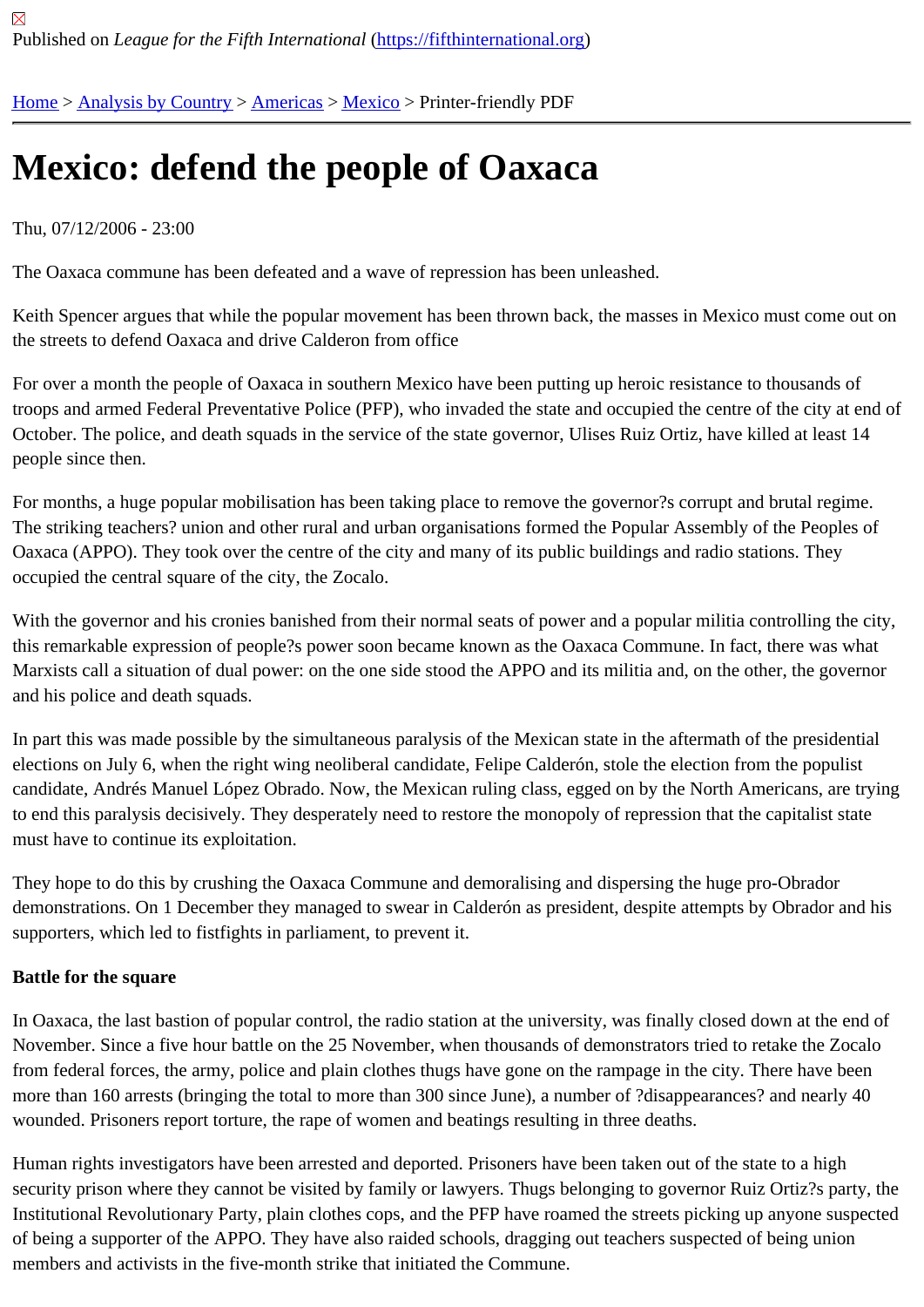In fact, the month-long battle for control of the city has seen repeated mass mobilisations. At the end of October, the army and the PFP had forced protestors out of the central square. But an attempt by the army to take control of the radio station at the university on 2 November was met by mass resistance as thousands of people from across the city surrounded the soldiers. Three days later, a ?mega demonstration? of up to one million people was held in Oaxaca in support of the APPO and called for the ousting of Ortiz.

A few days later, the APPO held its constitutional congress with hundreds of delegates from throughout the state and supporters from across Mexico. Local bodies of a similar type have sprung up, including one created by the indigenous peoples of the state. The APPO also called for popular assemblies throughout Mexico and a general strike in support of it. Marches were held nearly every day including one on Saturday 25 November and barricades were rebuilt whenever they were demolished by the military.

Regular calls went out for support and solidarity throughout Mexico, but the military?s job has been made easier by the conciliation of parts of the APPO?s leadership, which continued with negotiations with the government while the military was deployed in the city. Some leaders of the teachers? union (which started the struggle) even tried to call off protests and return to work before a mass meeting had decided anything, however, they were run out of the APPO.

## **Betrayal of the masses**

But the real betrayal has been by the national figurehead of the popular movement, Lopez Obrador, and the corrupt trade union bureaucrats linked to his bourgeois populist party, the Party of Democratic Revolution (PRD). These bureaucrats have been busy ingratiating themselves with the PRI and the National Action Party (PAN) of Calderón and Fox.

The PRD, despite fisticuffs with right-wing MPs and an occupation of parliament during the inauguration of Calderón, has promised to work ?efficiently? with the other two parties in congress. It has also met with the governors of the other parties, including Ortiz?s fellow PRI governors, and promised to work with them. Its ?Front to Extend Progress? has played the role of loyal opposition in parliament. Little or nothing has been done to challenge the government?s attack on Oaxaca.

Obrador, writing in La Journada (a newspaper linked to the PRD) at the end of October, criticised the military invasion and called for governor Ortiz to resign but did not demand any mobilisations in support of the people of Oaxaca. This is from a man who had more than a million people protesting in his favour in Mexico City in September. His National Democratic Convention, which anointed him as ?Legitimate President? in September, has been sidelined while the whole of the Mexican state has been repressing Oaxaca.

Even Obrador?s call for a Constituent Assembly rings hollow. He could have made common cause with the APPO, which has also called for an assembly but, instead, he channelled the mass movement into the dead end of parliamentary fireworks. On the 20 November, three weeks after the troops went into Oaxaca, another big demonstration in Mexico City hailed Obrador as president and again he did little to take forward the struggle or offer support to Oaxaca. Members of his own party, such as the leftist historian Adolfo Gilly, have slammed his campaign for not defending Oaxaca.

In fact, while the entire country has been wracked by a revolutionary situation in which the masses time and again mobilised in hundreds of thousands, indeed millions, the political leadership has resolutely kept things at the level of mass demonstrations. It has dodged calling on workers to take all out and indefinite strike action to bring down incumbent president Vicente Fox and the usurper Calderón. The corrupt union leaders tied to the main bosses? parties have kept their workers away from the struggle, despite the neo-liberal offensive on jobs, wages and conditions. Together these misleaders have let Oaxaca bleed.

Meanwhile, the representatives of the populist and anarchist traditions of the Mexican left have done no better, despite their loud cries of support for Oaxaca and condemnations of Lopez Obrador. The ?Other Campaign?, promoted by the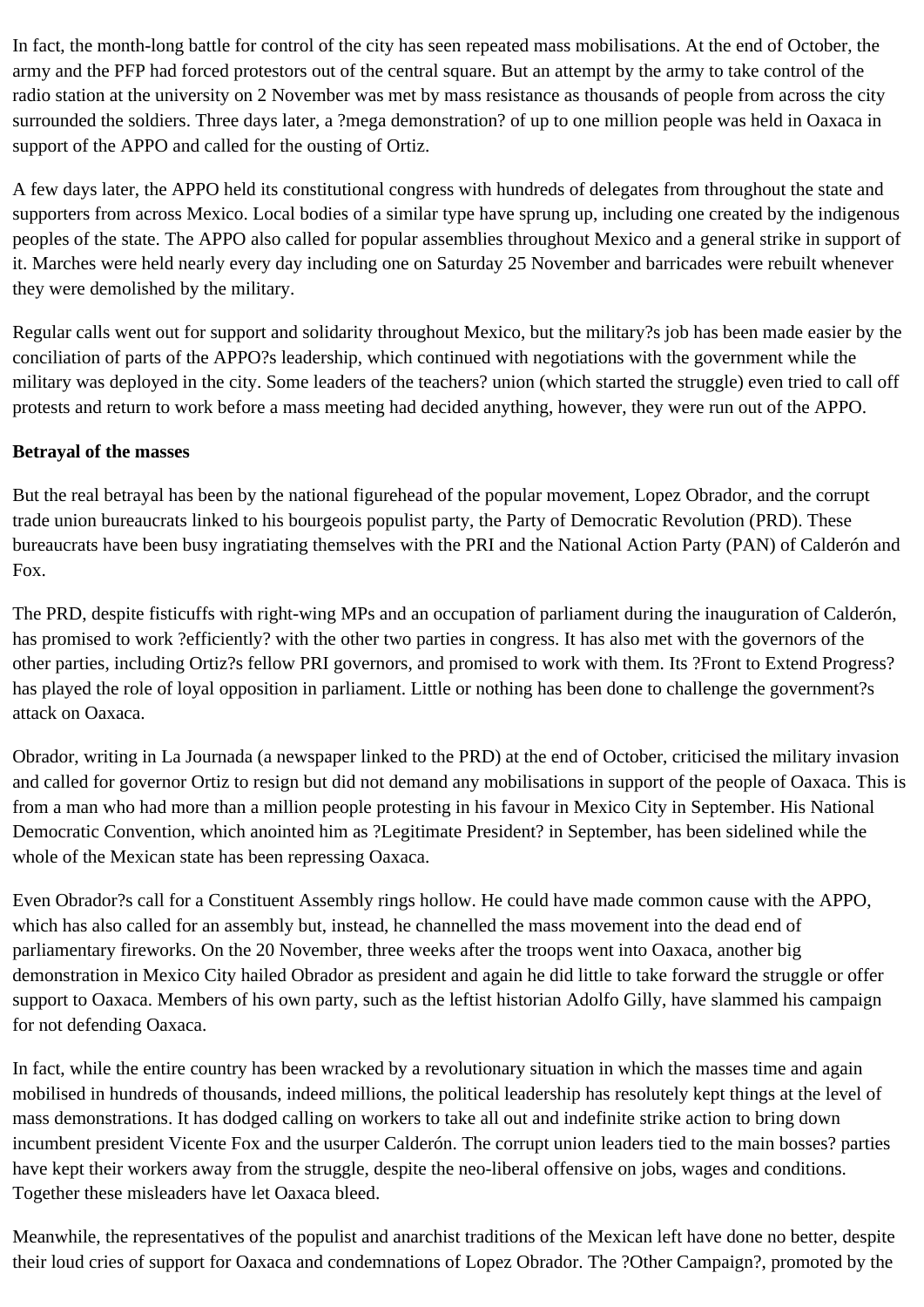Zapatistas as an alternative to Obrador?s presidential bid, has descended into farce as the crisis developed. Given the post-modernist clowning that Sub-Commandante Marcos regularly resorts to, it is even possible that this has been deliberate. After marching northwards, that is, away from the events in Mexico City and Oaxaca, the centres of popular revolt, the Zapatistas arrived on the Mexican/US border where, as part of the international day of solidarity for Oaxaca on the 2 November, they held a bilingual road blockade on a border highway.

Not satisfied with this earth-shattering success, their self-proclaimed ?Intergalactic Commission? called for a mass strike on the 20 November ? a public holiday in Mexico. Marcos, now widely known as sub-comedian Marcos, has revealed the bankruptcy of the idea of changing society without taking power. A worldwide hero of the anticapitalist libertarian left since 1995, he recently renamed himself Comrade Zero. In terms of his usefulness to the masses fighting on the streets of Mexico City and Oaxaca this was, indeed, most appropriate.

# **Fight back against right**

The repression in Oaxaca represents a serious blow to the popular movement but it has not necessarily defeated it ? yet. In any case, the real revolutionary left will always be the last to leave the battlefield. They must never abandon the workers, peasants and youth. They must work all out to build a united front of all those who oppose the repression and are willing to take action to end it.

But Calderón?s victory could be short-lived. He has stolen the election and used violence against the popular movement of Oaxaca and millions know this. He backs murderous and corrupt governors like Ruiz Ortiz. He and the bosses? parties should be prevented from ruling. Mass resistance should meet every attempt to impose his programme of:

? Repression in Oaxaca, which, if it succeeds, will spread to Chiapas and right across Mexico.

? A free trade agenda to allow multinational, particularly US, corporations to exploit Mexican workers even further.

? Flat tax proposals that will boost the incomes of the super rich.

? ?Job creation schemes? which will mean slashing wages and imposing precarious job conditions.

? Socially reactionary policies on women, on abortion and contraception.

The past few months has seen huge struggles in Mexico but has also exposed the leadership of the masses has being unable to take the struggles forward. The next few months could see the workers and peasants take their revenge of Calderón and company for stealing the election and repressing Oaxcaca. But they urgently need to go beyond the limits of Obrador? populism and the Zapatistas? guerillism and take up revolutionary marxism.

Where next for the struggle

Workers around the world should continue to take to the streets in solidarity with Oaxaca. We should demand:

? End the repression, all military and police out of Oaxaca! Release all prisoners. Put Ruiz Ortiz and his thugs on trial in front of the masses.

? For a general strike in defence of the APPO. Close down industry and the banks. For mass mobilisations and occupations of cities and towns throughout Mexico. Demand Obrador uses the National Democratic Convention to organise millions in defence of Oaxaca, not for his parliamentary manoeuvres.

? Build popular assemblies in every state of Mexico to resist the repression and to unite and organise the struggle against Calderon.

? For a sovereign Constituent Assembly to end the corruption and vote rigging of bourgeois politics.

? Force the usurper Calderon from office and replace him with a workers? and peasants? government.

The crisis of leadership revealed by the prolonged social upheaval of 2006 shows that the workers and the peasant masses, the urban poor and the youth urgently need their own political party, a mass workers? party, founded on a